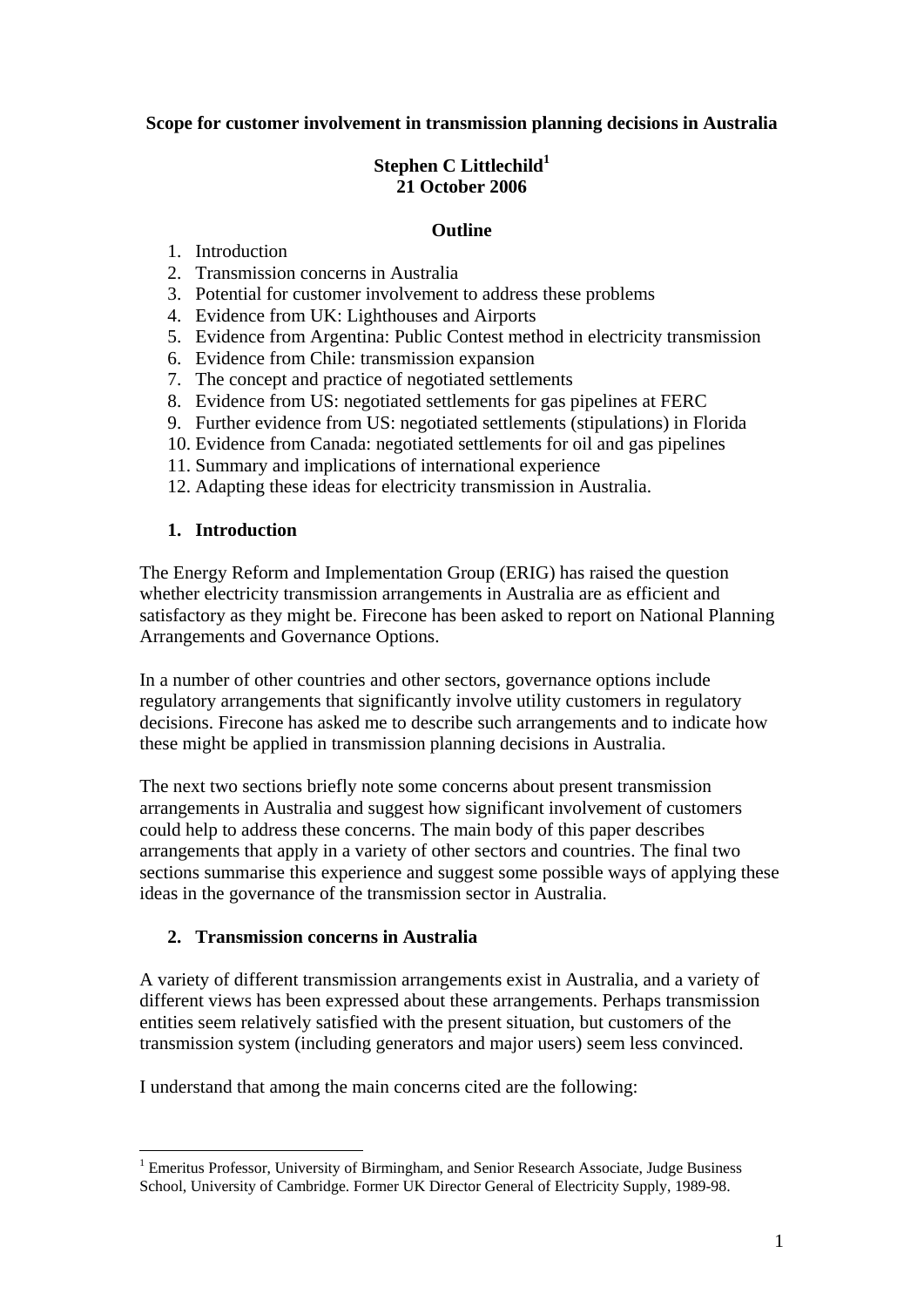- co-ordination problems, including between transmission organizations in different states, not fully met by present co-ordination mechanisms (ANTS, IRPC, APRs);
- transmission investments crowding-out generation investments in certain states (e.g. NSW, QLD and TAS) particularly by virtue of integration between generation and transmission organizations in these states;
- greater spending by government-owned TNSPs in the absence of regulatory constraint, as evidenced by the relatively high level of capex and opex by government-owned TNSPs; and
- at some times, concerns by large users about potentially inadequate transmission interconnections.

## **3. Potential for customer involvement to address these problems**

Many of these concerns seem to reflect a perception that transmission investment decisions are predominantly determined by transmission entities and/or by planning organisations that may have limited information and undue concern for their own interests, and insufficient awareness of or concern for the interests of the customers of the transmission systems.

Customers of a transmission system potentially include generating stations that need to convey power to markets; suppliers and large and small customers that need to procure power from generation sources; and distribution companies whose investment programmes may be impacted by transmission. They may also include interconnectors, generating stations, transmission companies and all the above types of customers in one state whose interests may be affected by a particular transmission investment (or lack of it) in another state. Precisely how Australian transmission customers are best defined for operational purposes is a matter for further consideration.

In general terms, the proposal in this paper is that more effective involvement of customers in transmission investment decisions could help to address the concerns mentioned above. Specifically,

- customers adversely affected by a proposed transmission investment (or lack of it) would have an interest in bringing this to the attention of the proponents and suggesting an alternative approach;
- generator customers that would be adversely affected by a proposed transmission investment could argue against it;
- customers of all kinds that considered that unnecessary (or unnecessarily expensive) transmission investments were being proposed would be able to oppose them; and
- customers concerned about inadequate investment could take steps to propose such investment.

The nature of such customer involvement is critical. To varying extents there is at present some opportunity for customers to express their views about transmission investment plans. There may be some concern that customers have insufficient information for this purpose. No doubt there is scope to improve this information.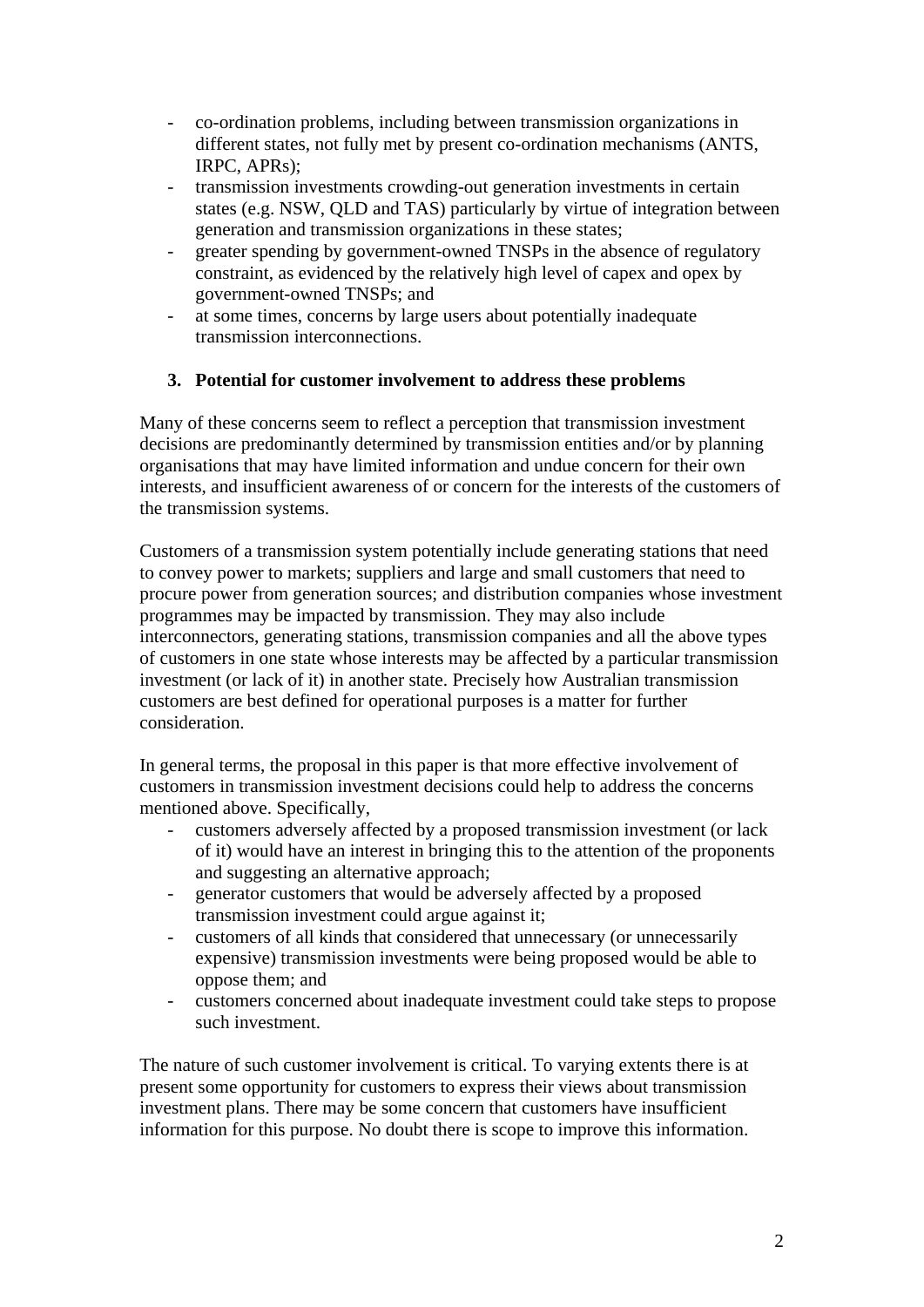However, the main proposal in this paper is that customers need more than simply the opportunity to express an informed view. They need to be able to exercise a degree of control over whether a proposed transmission investment goes ahead or not. This in turn means that transmission companies and planning organisations will need to take into account - more explicitly than at present - whether the investments that they are proposing fully meet the needs of customers. Specifically, they will need to ensure that transmission proposals are more coordinated than at present, do not crowd-out generation investments where the latter would be more economic, are not unnecessarily expensive, and are adequate to meet all economic requirements of customers.

There is obviously a question of what powers these customers should have and how this control is exercised. Should they share these powers with transmission companies and regulatory bodies or supplant them? Is consensus a sufficient basis for expressing a view? Or should there be a more formal system with votes for each type of customer, and if so how should these votes be distributed? Of relevance here may be the extent to which these customers pay for the transmission system or particular elements of it.

To help assess these questions, the paper now gives some illustrations of how arrangements for empowering customers work in other countries and other utility sectors. Ultimately what is needed is to develop an approach that is best suited to the needs of the Australian transmission sector. This is discussed in the final section of the paper.

## **4. Evidence from UK: Lighthouses and Airports**

We start with an example from an earlier era: the building and financing of British lighthouses in the nineteenth century.<sup>2</sup> Previously, economists generally considered that lighthouses were typical public goods that needed to be publicly supplied and financed and/or regulated. In fact, however, they were supplied by private provision and financed by lighthouse dues on users – that is, ships passing by who paid when they came into port. These dues were determined by the shipowners themselves, with a view to financing approved investments in lighthouses. Institutional arrangements involving users thus overcame a potential public goods problem while leaving decisions to the lighthouse users and builders. Within this framework (which was supported by legislation), transactions costs were not a bar to effective negotiations between the users, nor has it been suggested that the pattern of investment was insufficient or inefficient.

An interesting recent development is the encouragement by the UK airport regulator (the Civil Aviation Authority or CAA) of so-called "constructive engagement" between British Airports Authority (BAA) airports and their airline users.<sup>3</sup> The aim of this arrangement is that the airports and their users should agree the main elements of a business plan for the foreseeable future. This includes traffic forecasts, investment requirements and other parameters relevant to the CAA's price control review for the forthcoming quinquennial period 2008 - 2013. The CAA will need to satisfy itself that

<sup>2</sup> R H Coase. "The lighthouse in economics", *Journal of Law and Economics,* 17(2) October 1974: 357-376.

<sup>3</sup> *Airports Review: Policy Update*, Civil Aviation Authority, 15 May 2006, chapter 8.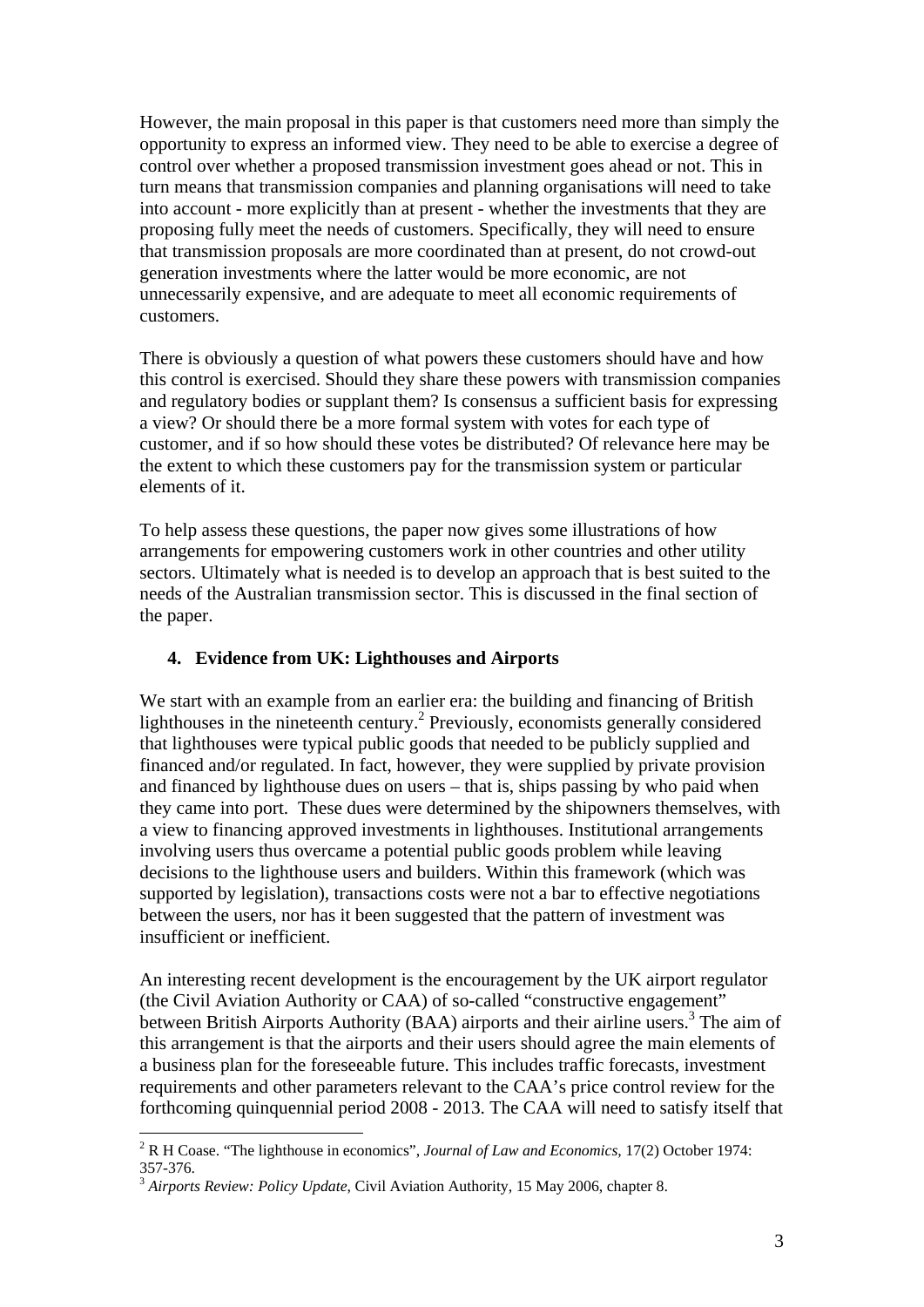the interests of any parties not represented around the table are adequately protected. Subject to that, the intention is that the CAA will then accept those plans agreed by constructive negotiation rather than make its own determinations on these matters.

Previously, there had been numerous tensions between airlines and BAA. However, good progress is reported at BAA's two largest airports (London Heathrow and London Gatwick). There has been substantial agreement on almost all the above matters. Moreover, the parties have reported improved relationships and a desire to continue the process beyond this price control period.

In contrast, agreement has not yet been reached at BAA's Stansted airport. There is a difference of view as to the case for an expansion here, with the (predominantly lowcost) airlines disputing the need for an extension of the size and expense and timing proposed by the airport. There are also political issues involved, since the government previously gave priority to an extension at Stansted in preference to the expansion plan at Heathrow favoured by many airlines.

While this constructive engagement process is not yet complete, UK experience to date suggests that users and airports are indeed capable of negotiating mutually agreed and acceptable airport investment plans. Failure to agree an investment is itself instructive, and may be a salutary constraint on excessive or untimely investment.

## **5. Evidence from Argentina: Public Contest method in electricity transmission**

In 1992 Argentina reformed its electricity sector along similar lines to the UK, with considerable restructuring and privatization. This was generally deemed a success. 4 One rather novel aspect of Argentine reform initially attracted critical attention, namely the arrangements for transmission expansion. However, subsequent experience and research have shown the arrangements to have been remarkably effective in making transmission investment more efficient. The arrangement was as follows.

Existing transmission systems would be regulated on the basis of an incentive price cap, recalibrated every five years or so. However, major transmission expansions were no longer to be decided by the transmission owner or the regulator. They were henceforth the responsibility of the users of the transmission system. (Users here included generators, major consumers and distribution companies with responsibilities for supplying small consumers in their areas.) A new so-called Public Contest method required users to propose major expansions. All users within a defined Area of Influence of the expansion – the so-called beneficiaries of the expansion - would vote on the proposed expansions. Approved expansions were put out to competitive tender. All the users would then share the cost on the basis of their actual usage over an agreed amortization period.

The Public Contest method was adopted in order to avoid the inefficiencies and overexpansions of the previous era of public ownership. In economic language, the

<sup>&</sup>lt;u>.</u> <sup>4</sup> E.g. Michael Pollitt, "Electricity Reform in Argentina: Lessons for Developing Countries", Cambridge – MIT Institute Electricity Project, CMI Working Paper 52, September 2004.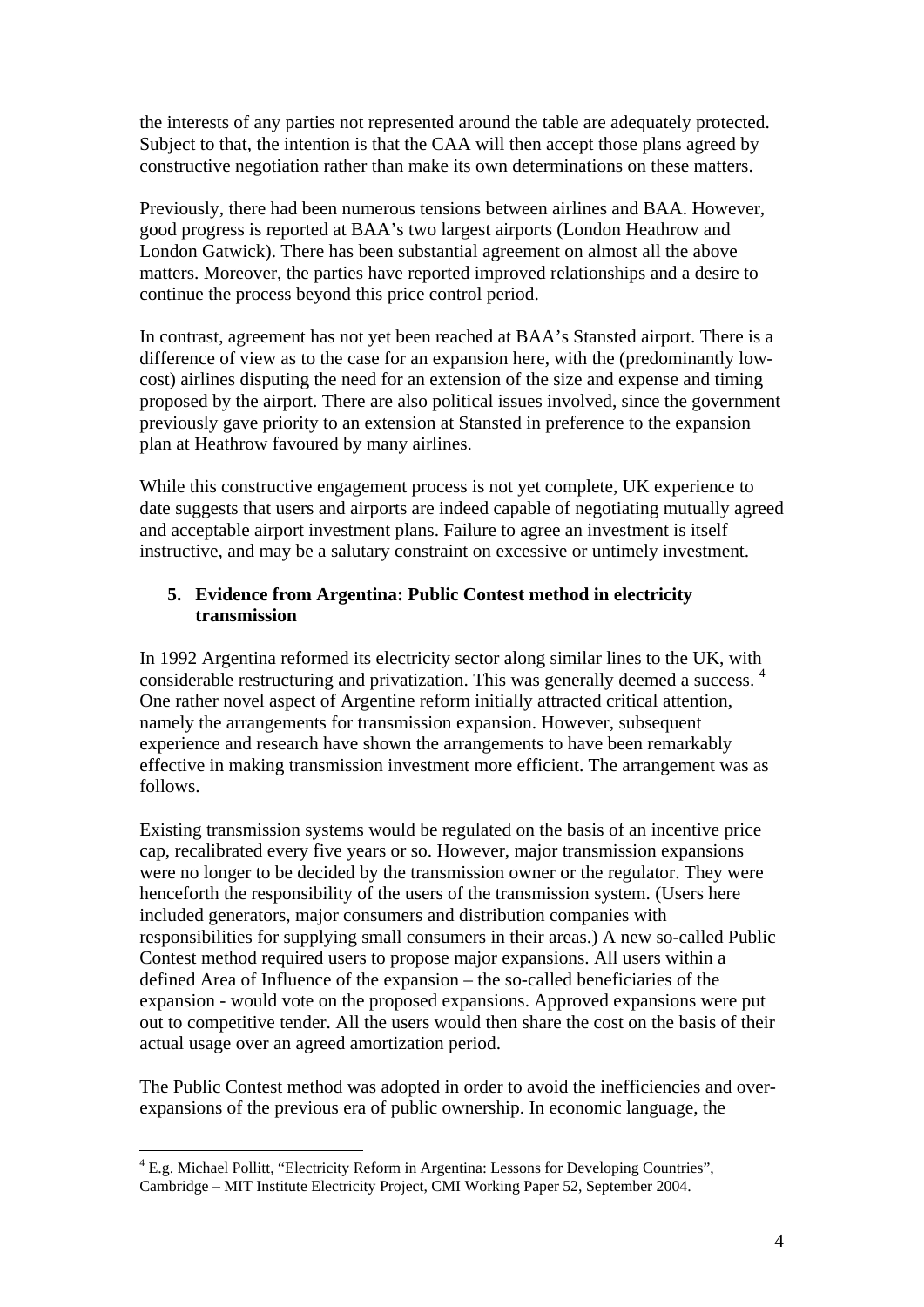method was intended to overcome the incentive to gold-plating and the political pressures associated with regulated transmission. The users (or beneficiaries) of an expansion would be better-placed than the transmission companies or the regulator to decide whether the benefits of an expansion were worth the costs. The Public Contest arrangements were thus designed to maximize the role for market participants and competition, and to minimize the role for regulation.

Initial experience suggested to some that the method was unduly severe. In the mid-1990s, a major transmission expansion known as the Fourth Line was proposed to convey electricity to meet expanding demand in Buenos Aires. The Fourth Line had been long-expected and the regulator described it as 'much-needed'. But at the first vote the Line was rejected, though a subsequent proposal was accepted. Many held the rejection and delay to be an indication of the lack of success of the transmission expansion policy.<sup>5</sup> Some said that a voting method involving users would be unworkable because of transactions costs.

A colleague and I have examined the history of transmission and its regulation in Argentina.<sup>6</sup> On closer inspection, we find that the Fourth Line was not an economic project. The increased value of the electricity transmitted was less than the cost. Over time, the economic situation in the Argentine energy sector had changed. It was now more economic to build gas pipelines to Buenos Aires and to generate electricity there, than it was to build a new powerline to Buenos Aires. Criticism of the Public Contest method for delaying investment in the Fourth Line was therefore misplaced.

The Fourth Line experience was exceptional. Approval of that uneconomic project was largely explained by a particular provision for using accumulated transmission revenues to finance expansions in particular corridors. In general, the Argentine Public Contest method avoided uneconomic expansions while enabling numerous economic expansions to take place. It was characterized by mostly harmonious relationships between the parties rather than discord. Transactions costs were not a problem.

There was active competition to build the expansions that were put out to tender. The construction cost per kilometer of major lines was roughly halved. There was also innovation in construction methods.

There has been some discussion of the Area of Influence method used to determine beneficiaries and calculate their participation or vote. The calculation is done by the system operator using a simulation model based on the same scheduling model that it uses to determine nodal prices. There have been some concerns that this determines beneficiaries and votes in proportion to the usage of a new line instead of the benefits

<sup>&</sup>lt;sup>5</sup> Most commentators cite the important study by Chisari, O.O., Dal-Bó, P., and Romero, C.A., "High-Tension Electricity Network Expansion in Argentina: Decision Mechanisms and Willingness-to-pay Revelation," *Energy Economics*, 23, 2001, pp. 697-715. 6

<sup>&</sup>lt;sup>6</sup> Stephen C Littlechild and Carlos J Skerk, "Regulation of transmission Expansion in Argentina: Part I, State Ownership, Reform and the Fourth Line" and "Regulation of Transmission Expansion in Argentina: Part II, Developments Since the Fourth Line", Cambridge – MIT Institute Electricity Project, CMI Working Papers 61 and 62, The Cambridge-MIT Institute, 15 November 2004, available at http://www.electricitypolicy.org.uk/pubs/wp.html. Revised versions are in the course of a journal review process.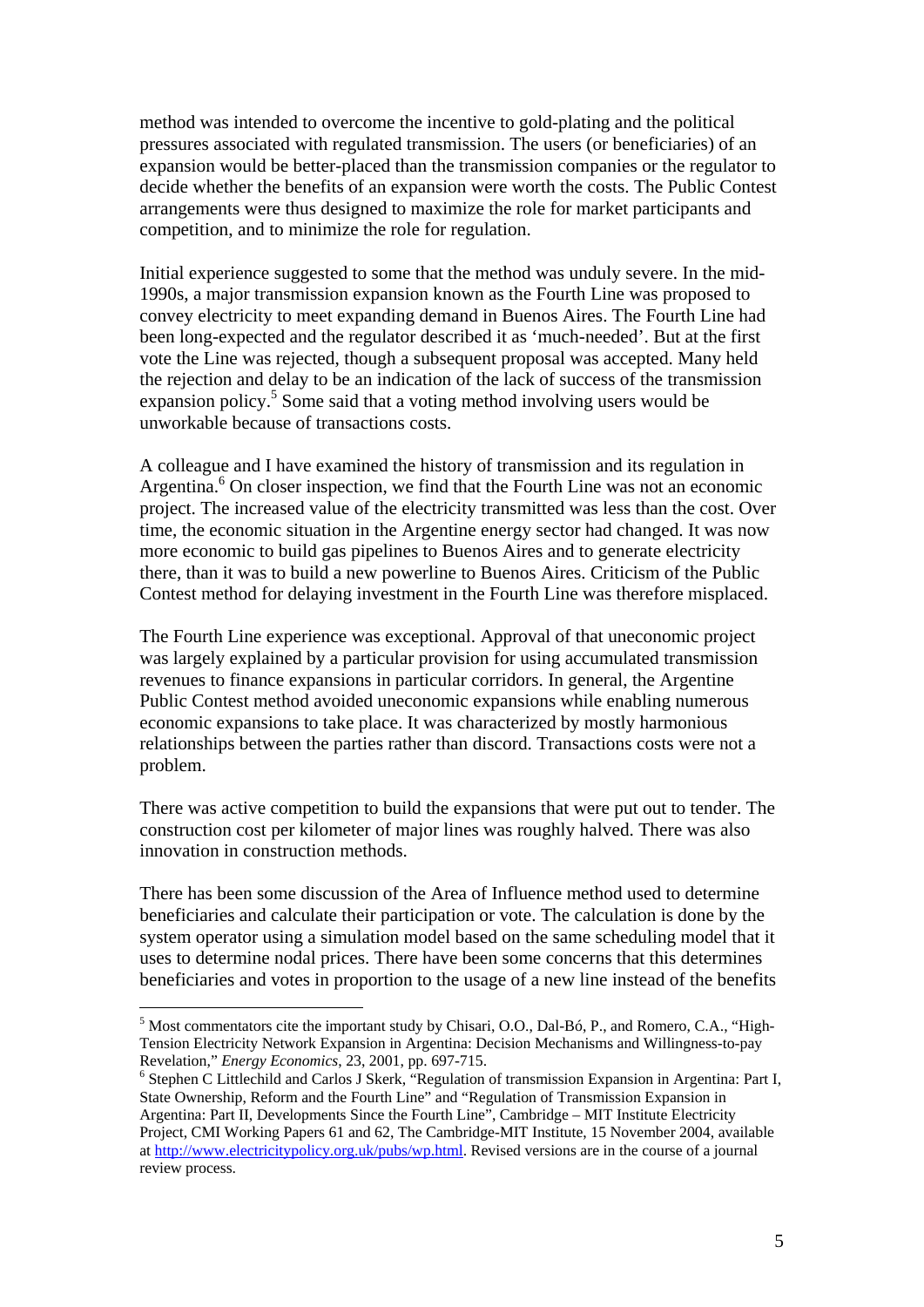it confers, that it could be sensitive to the choice of reference node, and that it takes no account of externalities. Against this, the aim of the designers was to find a practical, familiar and relatively objective method that was generally accepted. This has been the case. In practice, the concerns mentioned have not proved a problem.

It is true that the national transmission system in Argentina is largely radial, so that external impacts of one expansion on other parts of the networks and on other users were relatively small. It is therefore interesting to note what happened when the same principles were applied to the sub-transmission network in Buenos Aires province, where the network is considerably more meshed. Essentially, the same method was applied and found satisfactory, even though there was provision for changing it by agreement. A supplementary method was developed for allocating the charges at each federal transmission node among the provincial users connected at that node.

A more significant issue at provincial level was the participation of provincial distribution companies as the main beneficiaries of sub-transmission expansion. There was initially a dispute as to whether the price controls set by the provincial regulator included provision for financing such expansions. Once that was resolved, the distribution companies and over 200 municipal cooperatives worked amicably to design, agree and finance a ten year plan for sub-transmission investment. They did so via a Regional Electricity Forum that included the transmission and sub-transmission companies as advisory members. The resulting Plan is in course of implementation but has been delayed by the economic crisis in the country.

Argentine experience shows that it is feasible to transfer decision-making power from transmission companies and regulatory bodies to transmission users, and to put proposed investments out to competitive tender. This approach brought about greater efficiency in Argentina by disciplining decisions about whether and how to make transmission expansions, and also by securing their construction and operation at lower cost.

## **6. Evidence from Chile: transmission expansion**

<u>.</u>

The Argentine model reflected and improved upon a similar approach previously developed in Chile.<sup>7</sup> Under the 1982 Electricity Law, as supplemented in 1990, provided for open access to transmission systems. But pricing and expansion of the transmission system depended upon bilateral negotiations between interested users and the transmission owner, with other users not having to pay for the first five years. A few large users such as generation plants and large customers including distribution companies built their own transmission expansions. But the fear of free riding discouraged users from cooperating to share the costs of other transmission expansions. (The designers of the Argentine Public Contest method defined a more precise basis of cost allocation and charging in order to overcome this problem.)

In view of growing concerns about a lack of investment in the transmission system, the Electricity Law Amendment of March 2004 (the Short Law) defined a new way of

 $<sup>7</sup>$  Juan C Araneda and Sebastian Rios, "Transmission expansion under market conditions: the Chilean</sup> experience", *IEEE Powertech Conference Proceedings*, St Petersburg, June 2005.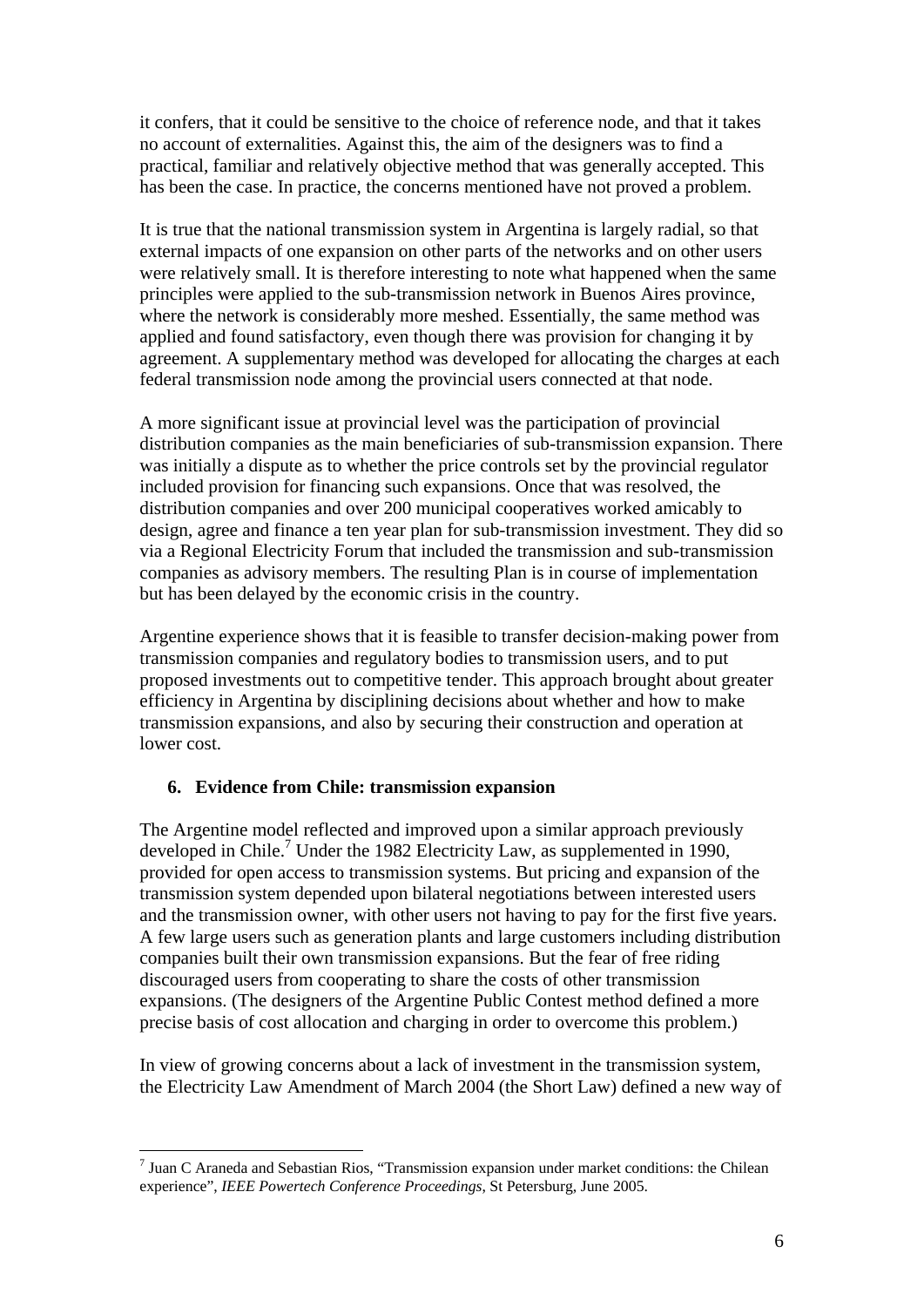calculating transmission tolls. It also created a new process to expand the transmission system with the cooperation of all parties, coordinated by the regulator.

In the main Trunk system, a Common Area of Influence is defined, within which generation companies pay 80 per cent and consumers 20 per cent of total transmission tolls. Outside that Area of Influence tolls are paid by generators if power flows towards the Area of Influence and by consumers if power flows out of it. Tolls are related by a formula to the value of the assets plus operating costs.

Every four years, a Trunk System Study determines tariffs in the Trunk system and also an expansion plan. New investments are put out to competitive tender. The Study is carried out by an international consultant and conducted by a committee comprising 8 representatives: 2 from regulators, 2 from generation companies, 2 from transmission companies, 1 from distribution companies and 1 from large consumers. There is provision for appeal to a Panel of Experts if necessary. The process is coordinated by the National Energy Commission.

The new Amendment is considered to be a success. Within a short time several new transmission projects were identified and put out to tender. Three new entrants were in competition with the incumbent for the first major project.

# **7.** The concept and practice of negotiated settlements<sup>8</sup>

In many jurisdictions around the world, utilities are regulated by a traditional form of litigation process along the lines of US regulation. But in many of these jurisdictions including in North America itself, market participants effectively make decisions about a wide range of matters that are conventionally thought to be the province of regulation by means of litigation. They do so by means of negotiated settlements.

Traditionally, the regulated utility would provide information and give testimony. This would be challenged in court by the regulatory body and by intervenors. Then the regulatory body would decide the case. The settlement approach typically begins with the same initial process during which the company is required to provide relevant information. Then, in contrast to the litigated or regulated approach, interested parties including user and consumer groups negotiate a settlement or 'stipulation' with the regulated company. They put this proposal to the regulatory authority, and it is typically confirmed.

This practice is apparently widespread. Settlements have been used in a wide variety of regulatory contexts.<sup>9</sup> At least one US state has actively demanded that a utility seek to achieve a settlement. I am told that settlements are widely used and supported in Australia, particularly in ports, freight rail infrastructure, gas pipelines and airports.

<sup>&</sup>lt;sup>8</sup> This section draws heavily on J Doucet and S C Littlechild, "Negotiated settlements: the development of legal and economic thinking", Electricity Policy Research Group Working Papers, No. EPRG 06/04, 2006, Cambridge: University of Cambridge at http://www.electricitypolicy.org.uk/pubs/wp.html, forthcoming in *Utilities Policy*, December 2006.

<sup>&</sup>lt;sup>9</sup> One study instances water, electric and telephone rate cases; sale of an electric plant and various ratemaking and accounting aspects of nuclear plant; and competition in telecommunications and new telecommunications offerings of private line service and customer-owned coin-operated telephones. Petrulis, R C. "NRRI Report: Commissions Use Negotiated Settlements to Expedite Regulatory Process", *NRRI Quarterly Bulletin*, 1985, 6: 379-390, at p. 381.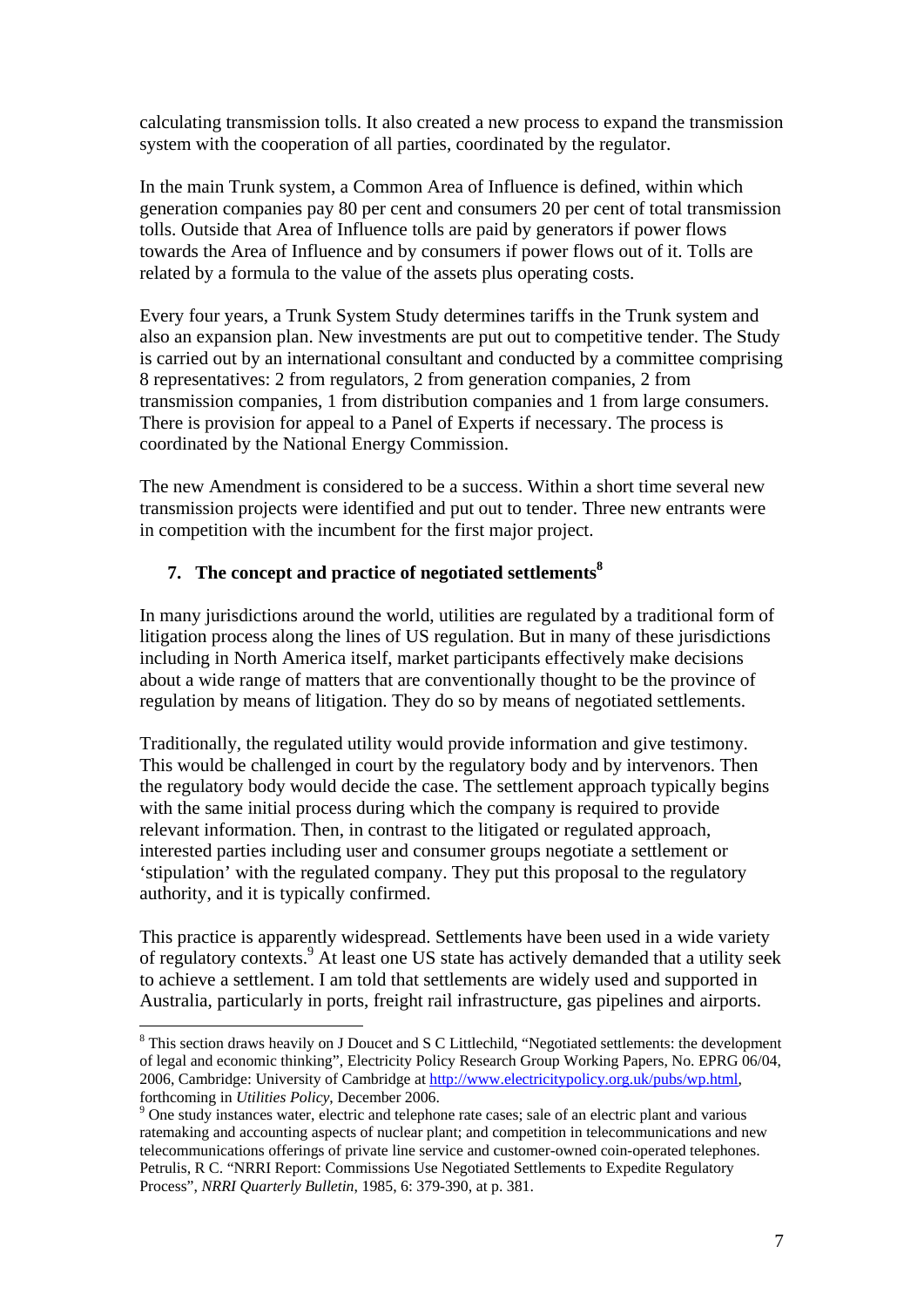However, there has been little economic analysis of the practice until recently. It may therefore be helpful to indicate how thinking and practice have developed, even though these settlements may not have focused on electricity transmission systems.

Settlements have traditionally been seen primarily as a way of economising on time and cost, or reducing uncertainty, compared to traditional regulation which proceeds by litigation. The implication is that the outcome is unlikely to be significantly different from the outcome of litigated regulation.

More recently, however, it has been suggested that settlements better serve the needs of the parties. This is not a new claim, but it is an aspect that seems to be increasingly appreciated. The reason is that regulators do not know the precise situations and preferences of the parties involved. They have to make judgements according to their own perceptions and preferences rather than those of the parties. Their choice is not necessarily what the parties themselves would choose, and therefore not necessarily as acceptable. Some consumer advocate practitioners put it this way.

[W]hen the regulator makes the decisions, everyone loses something, and parties have no control over what they lose. In the negotiation process, each party chooses which among the many points it is willing to lose in order to gain something else. Although this may sound like a distinction without a difference, in fact, the trade-offs arrived at voluntarily are much more stable and effective. Negotiated settlements are actually more democratic because all parties participate in the decision. As a result the terms are more likely to be implemented with enthusiasm and effectiveness than if they had been imposed from above by a regulator. Furthermore, in an atmosphere of trust and negotiation, more information is freely shared, with the result that more comprehensive solutions can be developed.<sup>10</sup>

The greater involvement of parties themselves means that a wide range of issues is susceptible to settlement, and "some kinds of utility cases can be better resolved through negotiation than litigation."11 This is because "negotiation allows the parties themselves to make the trade-offs, instead of leaving it to the regulator to split the difference."

Negotiated settlements also allow greater flexibility and innovation, and can achieve results that lie beyond the traditional litigated approach. It has been argued that the flexibility inherent in the settlement process may be by far the most telling ground for its encouragement, particularly in the evolving competitive context.

Flexibility is especially important now, as the utility marketplace moves from integrated monopolies to multi-party and/or unbridled competition. Since full

<sup>&</sup>lt;sup>10</sup> G J Palast, J Oppenheim and T MacGregor. *Democracy and Regulation: How the public can govern essential services*, London and Virginia: Pluto Press, 2003, p. 96.

 $<sup>11</sup>$  Palast et al. "These include energy conservation or efficiency programs, and payment and other</sup> assistance to the poorest citizens of society." (p. 88) "Besides energy conservation cases, other types of cases have been successfully negotiated and settled, including the guiding principles of electricity industry restructuring in Rhode Island and Massachusetts, price-setting cases in New York and elsewhere, and cases in which the regulator was reviewing the operating performance of generating plants owned by an electric utility." (pp. 96-7)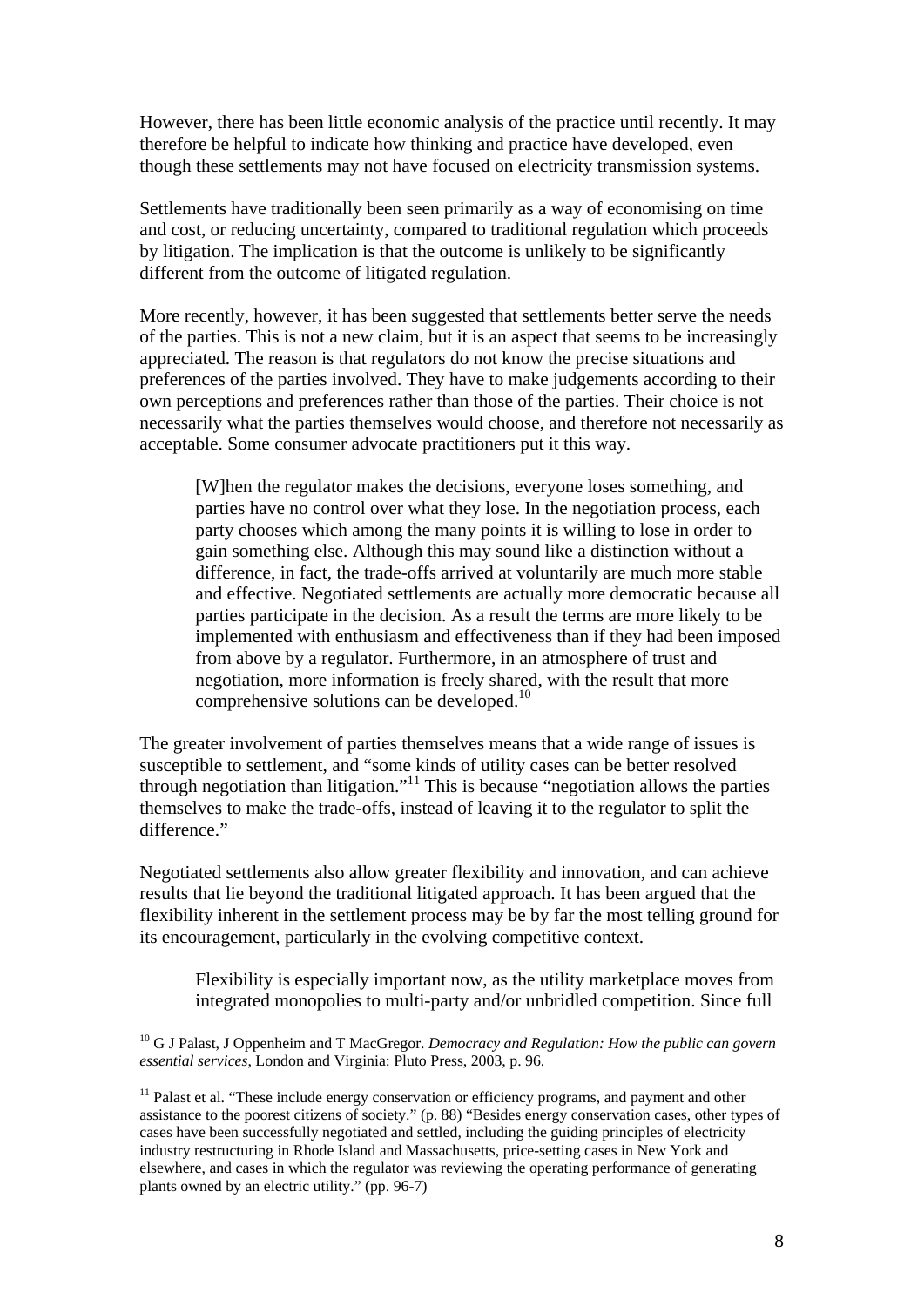and effective competition will take years to accomplish, parties to utility proceedings must effectively function in this largely undefined transitional period. The creation of the new competitive environment will be far more successful if stakeholders are able to talk openly, share ideas, and challenge the traditional approaches that once suited the monopoly marketplace. … By exploring new approaches, parties will be able to fashion solutions beyond the regulatory authority of a commission when they do not violate any important regulatory principle or practice.<sup>12</sup>

#### **8. Evidence from US: negotiated settlements for gas pipelines at FERC**

In the US, negotiated settlements appear to have been initiated or at least strongly encouraged by the Federal Power Commission (FPC) during the early 1960s as a way of working off a large backlog of regulatory applications. The view that settlements should become an objective of regulatory policy seems to have been accepted at the Federal Energy Regulatory Commission (FERC), which superseded the FPC in 1977. By 1980 settlements were reached in approximately two-thirds of all electric utility rate cases there, and in 1986 in over 70 per cent of gas pipeline rate cases. It was once claimed that FERC "resolves approximately 80 per cent of its caseload through negotiated settlements."

Settlements evidently developed in various State commissions as well as federal ones. It would not be surprising if the majority of US States have now recognised settlements of some kind.

Recent research on FERC practice confirms the claims about the extent of settlements and the benefits of this approach. One study set out to determine how the settlement process at FERC differed from the formal adjudicatory process, how the outcome differed, and why the players settled a case.  $\frac{13}{3}$  The author examined 41 natural gas pipeline rate cases from 1994 to 2000, of which 34 were settled in whole, 5 were settled in part, and two were fully litigated. He noted that a typical case involved many issues.<sup>14</sup> He found that "the informal settlement process differs fundamentally from the litigation process, thus leading to significantly different outcomes."15 The most significant outcome was one that FERC could not impose in a litigated case.

Perhaps the most innovative settlement outcome is the rate moratorium provision in 21 of the 39 settlements in the sample. It is remarkable that the rate moratorium, a simple form of price cap regulation, arises endogenously

 $12$ A P Buchmann and R S Tongren, "Nonunanimous Settlement of Public Utility Rate Cases: A Response." *Yale Journal of Regulation,* 1996, 13: 337-345.

<sup>&</sup>lt;sup>13</sup> Zhongmin Wang, "Settling Utility Rate Cases: An Alternative Ratemaking Procedure", *Journal of Regulatory Economics*, Vol. 26, No. 2, September 2004, pp. 141-164.

<sup>&</sup>lt;sup>14</sup> These include "the quality and variety of the services, the level and structure of the service prices, the inputs, and many other contractual issues such as the contract length and the timing of the following rate case". (p. 142)

<sup>&</sup>lt;sup>15</sup> "In order to reach the 'just and reasonable' end result for a litigated case, FERC follows an issue-byissue merits determination procedure. That is, FERC makes a separate decision on each of the issues, based on the findings of fact and its rules, policy and precedents. During the settlement process, however, the players could focus directly on the end result by bargaining over all the issues together as a package, so that they can make tradeoffs among the issues." (p. 142)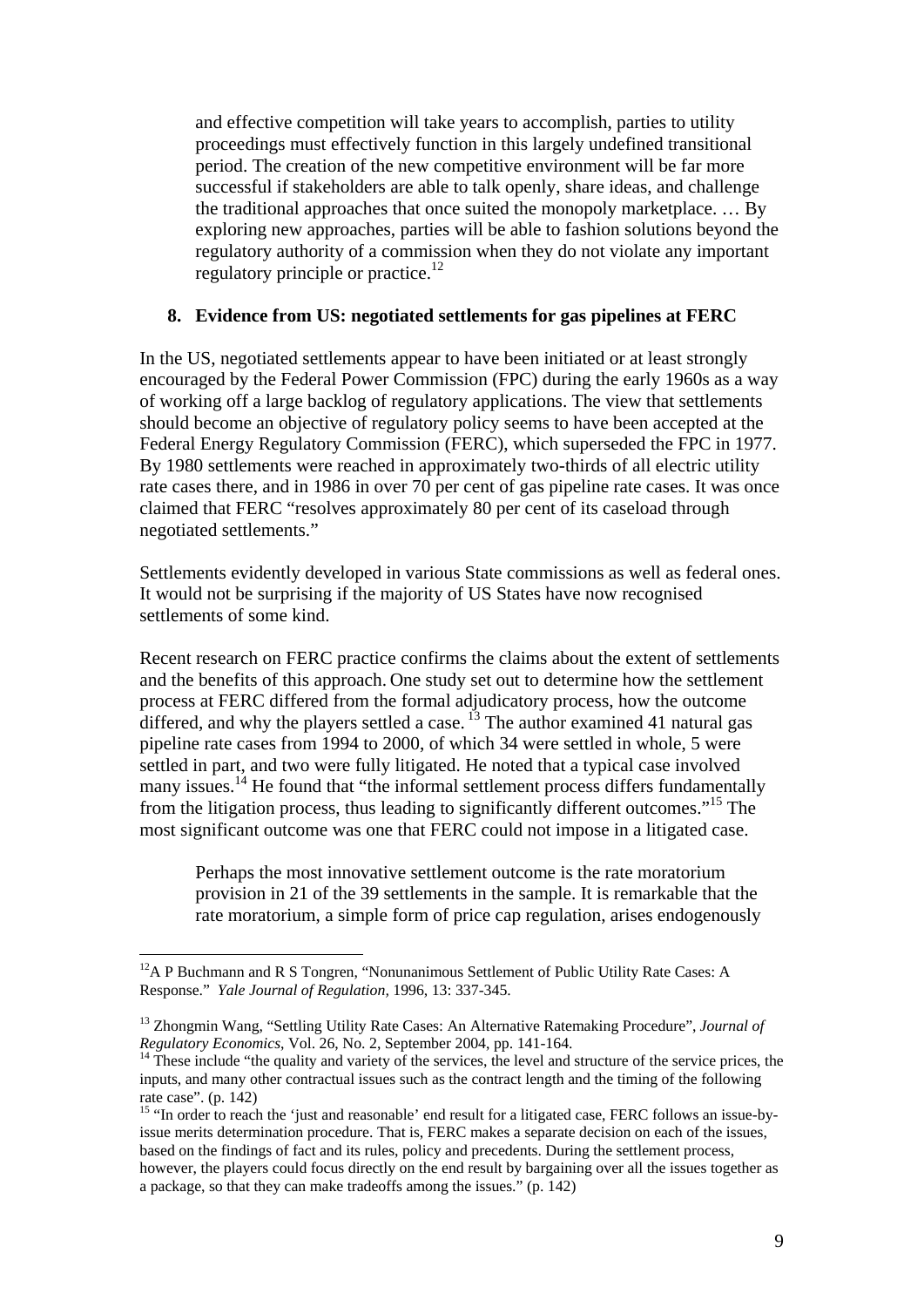from the settlement process of the traditional rate of return cases. FERC is prohibited by the governing statute from imposing a rate moratorium on the pipeline in a litigated case, but is free and willing to approve settlements with rate moratoria. (p. 142)

There is perhaps a question as to how far these rate moratoria were intended as a simple form of price cap in the sense of incentive regulation, as opposed to a way of providing a time at which the terms would be reviewed. However, the conclusion is not in doubt, that the main purpose of settlement was not to reduce uncertainty about regulatory decisions, but to achieve an outcome that could not be achieved under litigation.<sup>16</sup>

For present purposes, the main point is not to emphasise the innovative nature of negotiated settlements approved by FERC. Regulated transmission lines in Australia can already be made subject to incentive price caps, for example. Rather, the purpose is to show that market participants – pipelines and their users or customers – are indeed able to come to agreement on rate cases. Moreover, this approach has improved relationships between the parties. That is surely conducive to better coordination and more efficient investment.

## **9. Further evidence from US: negotiated settlements (stipulations) in Florida**

The evidence and conclusions at FERC are mirrored by those in Florida.<sup>17</sup> The Office of Public Counsel (OPC) has negotiated many settlements (stipulations) of rate cases before the Florida Public Services Commission (PSC). The OPC was set up to represent the citizens of Florida in utility matters. It often worked in tandem with representatives of consumers, particularly (but not only) larger ones.

For gas, electricity and telephones sectors in total, stipulations were agreed in 31 per cent of earnings reviews. These stipulations brought tangible benefits. From 1976 to 2002 stipulations accounted for 77 per cent of rate reductions, but only 0.7 per cent of allowed rate increases.

There is evidence that these settlements secured a much better deal for customers than regulation would have done. Across these three sectors, the average value of a rate reduction was \$49.6m with a stipulation and \$6.7m without. In the electricity sector, nine stipulations accounted for \$3.8bn worth of rate reductions. Detailed examination

<sup>1</sup> <sup>16</sup> "The empirical findings suggest that the players settle a pipeline rate case mainly to make the tradeoffs that cannot be made during the litigation process. Avoiding the uncertainty in the formal adjudicatory process is of secondary importance because the litigation outcome is apt to be fairly predictable, and for some cases is known." (p. 143) "The settlement approach to ratemaking substantially expedites the regulatory process and leads to creative solutions that cannot be achieved through ratemaking." (p. 162)

<sup>&</sup>lt;sup>17</sup> Stephen Littlechild, "The bird in hand: stipulations, the consumer advocate and utility regulation in Florida", unpublished manuscript, 7 April 2003. Some initial results were published in "Consumer Participation in Regulation: stipulated settlements, the consumer advocate and utility regulation in Florida", Market Design 2003 Conference, Stockholm, 17 June 2003, Slide presentation and conference paper (called Report) are in *Proceedings* at http://www.elforsk-

marketdesign.net/archives/2003/conference/conferencemain\_en.htm. Also Stephen Littlechild, "Stipulations, the consumer advocate and utility regulation in Florida." Electricity Policy Research Group Working Papers, No. EPRG 06/15, Cambridge: University of Cambridge, 2006 at http://www.electricitypolicy.org.uk/pubs/index.html.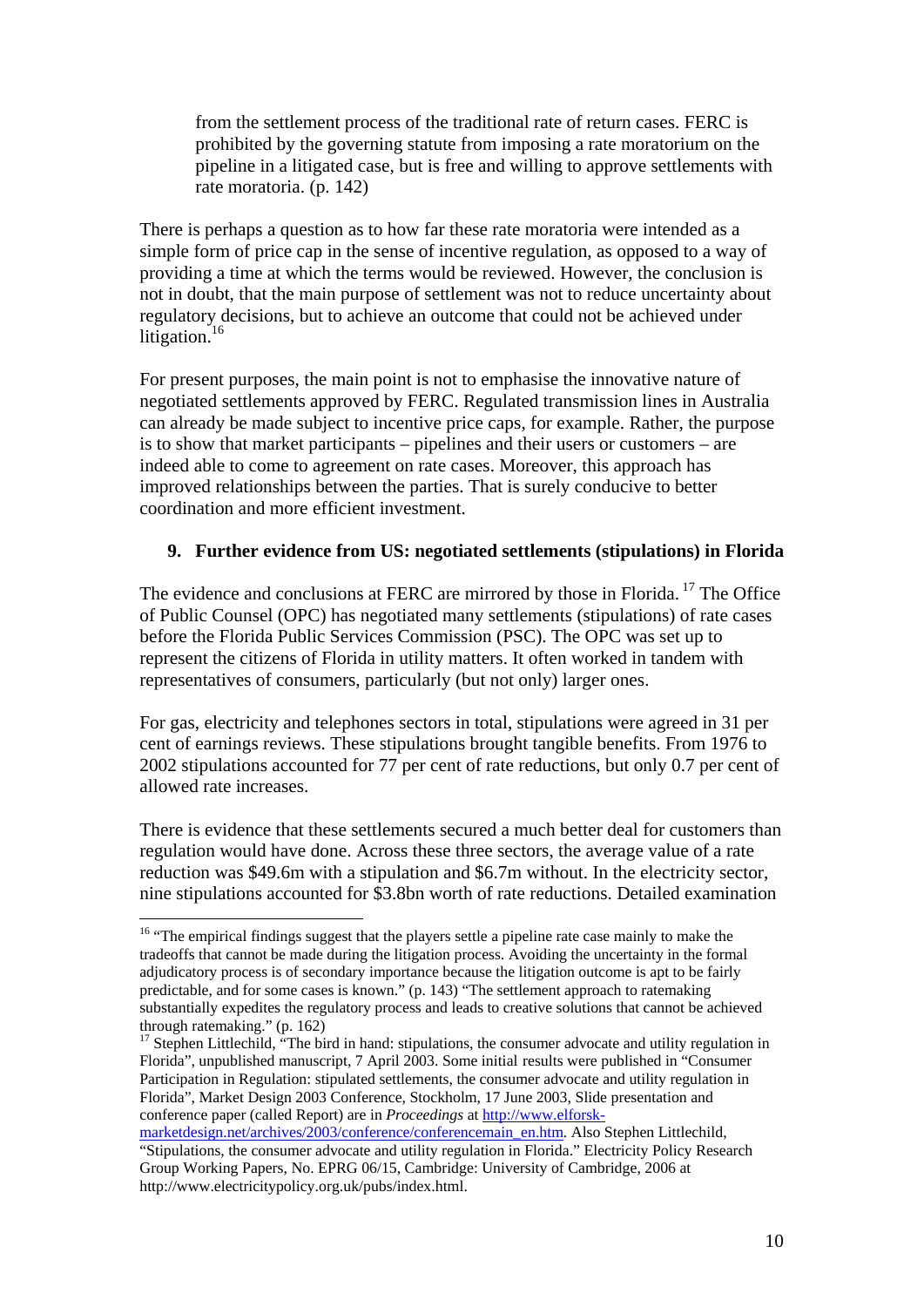suggested that most of these reductions were attributable to the stipulations. They would not otherwise have been achieved. At the very least they were achieved earlier than they otherwise might have been.

What did the utilities gain from settlements in return for these very significant rate reductions? They saved some costs, but these savings were relatively small, estimated at under 0.5% of the amounts involved in the settlements. Perhaps companies avoided some uncertainty or embarrassment of public hearings. But mainly they achieved innovative modifications to the traditional Public Service Commission procedures, sometimes in the face of advice by Commission staff.

One example of such a modification was more flexible accounting procedures (including deferring accounting provisions, and either not increasing depreciation or even reversing it). More importantly, however, companies and users were often able to agree the adoption of revenue-sharing incentive arrangements lasting several years instead of traditional rate of return regulation or earnings-sharing schemes. That is, they were able to get rid of a limit on profits in return for accepting a limit on prices or revenues. In effect, they managed to achieve an incentive price-cap approach to regulation, which the traditional US framework of regulation via litigation was unable to deliver.

It remains to be seen whether Florida's experience is unique, associated with the person appointed as Public Counsel during this whole 25 year period. Whether it would generally be helpful to introduce or increase the role of consumer advocates in Australia is beyond the scope of this paper. But the idea of negotiated settlements with customer representatives there deserves further consideration.

# **10. Evidence from Canada: negotiated settlements for oil and gas pipelines<sup>18</sup>**

Negotiated settlements have been encouraged by the National Energy Board (NEB) in Canada since the late 1980s and widely adopted since the mid-1990s. In contrast to the FPC in the US, the NEB was not driven by a desire to reduce a backlog of cases, although there was certainly an aim to reduce the frequency and duration of regulatory proceedings. Government deregulation policy was also an influence.

Importantly, oil and gas pipelines and shippers realised they could achieve their ends more effectively and more surely with settlements than they could by conventional litigation. Multi-year incentive agreements developed particularly rapidly among all the pipelines. Settlements have also been used to specify and improve service quality, revise information and publication requirements, and agree investments and risksharing arrangements for new facilities. One particularly innovative settlement provided for the transition of one pipeline's gas gathering and processing services from one type of regulation (conventional litigation) to another (a specially designed scheme of light-handed regulation). This latter scheme provided for negotiated settlements with individual shippers, information provision to facilitate price

<sup>&</sup>lt;sup>18</sup> This section draws heavily on J Doucet and S C Littlechild. "Negotiated settlements and the National Energy Board in Canada", Electricity Policy Research Group Working Papers, No. EPRG 06/[ ]. Cambridge: University of Cambridge 2006, at http://www.electricitypolicy.org.uk/pubs/wp.html. forthcoming]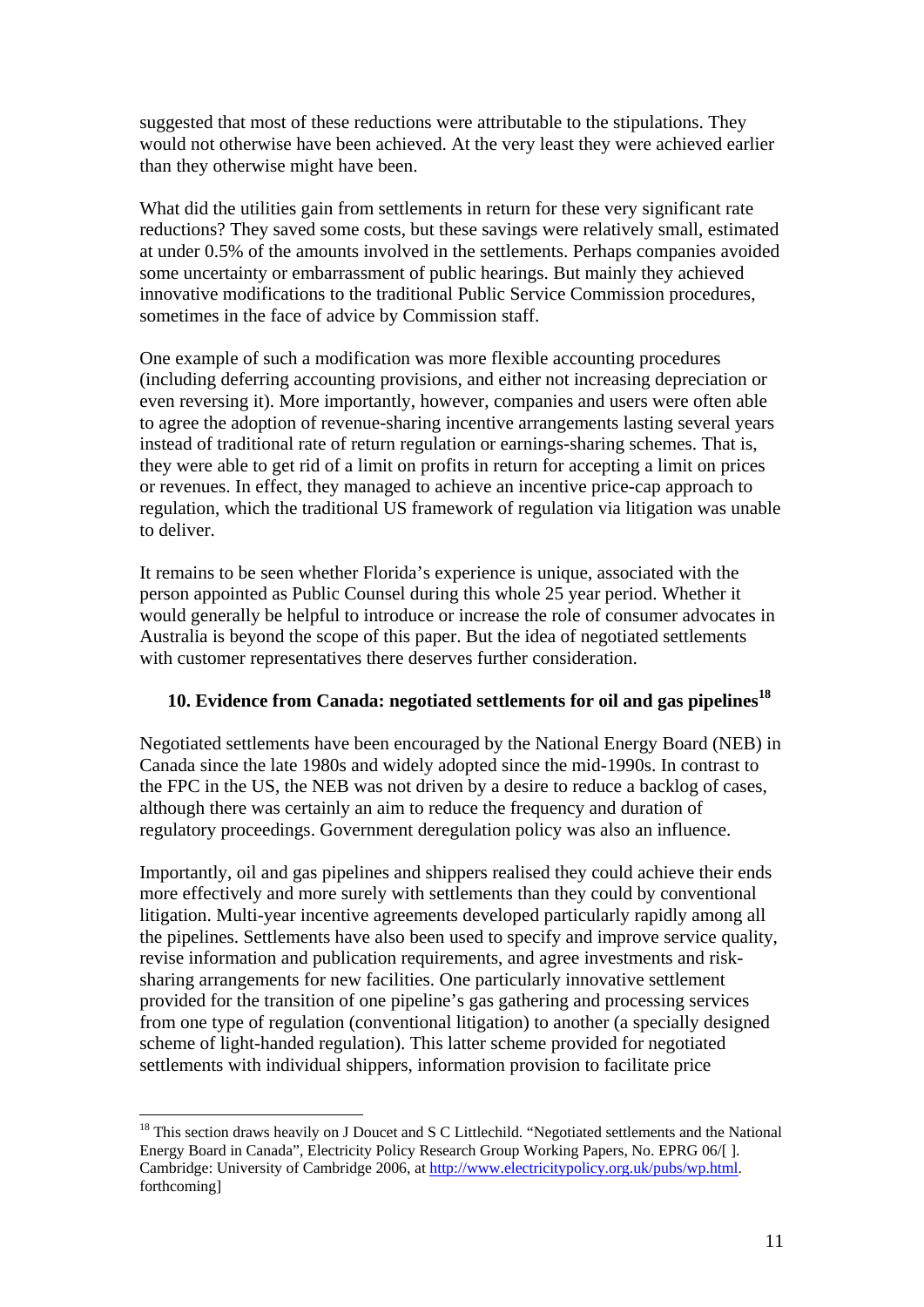discovery, interconnection terms to reduce barriers to entry, and a complaint-handling procedure that envisaged the NEB as the last resort rather than the first.<sup>19</sup>

With the exception of one gas pipeline during the four-year period 2001-4, negotiated settlements have superseded the litigation of oil and gas pipeline toll and tariff cases for at least the last decade. They have also streamlined the regulatory process. For example, settlements last between 50 per cent and 150 per cent longer than previous litigated outcomes, and NEB processing times have been cut by between a quarter and two-thirds. Settlements have also provided a new forum for collaboration and increased value creation between pipelines and their customers. Observers and participants are in no doubt that this could not have occurred under the traditional litigated approach to utility regulation.

The key contributions of the NEB seem to have been twofold. One was to modify the settlement guidelines in 1994 to say, in effect, that if the process of settlement was acceptable (i.e. was open to all interested parties and reached general agreement) then the Board would deem the outcome just and reasonable and would not 'cherry-pick' the settlement. This assured the parties that their negotiations were not in vain. The other contribution was the 'generic cost of capital' decision that provided an explicit and uniform basis for annually updating the cost of capital of each pipeline in the absence of a settlement. This removed a main source of dispute and of market power, and thereby facilitated negotiation and agreement on the provision of services of increased value to customers.

In parallel with the development of negotiated settlements, NEB has put increased reliance on contracts instead of traditional regulatory procedures as a means of approving gas pipeline expansions.20 Before granting approvals, the NEB must be satisfied that the pipeline expansion is necessary and that the associated tolls are just and reasonable. Traditionally, the NEB prescribed the provision of detailed information concerning supply, demand, purpose, justification and economic evaluation. It also required detailed information about project-specific gas markets and calculation of tolls based on a cost of service methodology with rate base, rate of return, rates of depreciation and operating costs prescribed by the NEB.

Since 1995, however, the NEB has approved a number of pipeline expansions based on risk-sharing agreements between the pipelines and shippers under which the shippers contract for capacity and agree to pay specified tolls. The existence of the contracts has sufficed to determine that the pipeline is needed and that the tolls are just and reasonable. With one exception these tolls were established by contract and not subject to cost of service methodology.

Ongoing research on the use of settlements at the Energy and Utilities Board (EUB) in Alberta suggests that the EUB takes a more 'hands on' approach than the NEB, and places more emphasis on generating information for the record.<sup>21</sup> Nonetheless,

<sup>&</sup>lt;sup>19</sup> On this settlement that provided for light-handed regulation, see also N J Schultz. "Light-handed regulation", *Alberta Law Review*, 37(2) 1999: 387-418.<br><sup>20</sup> Keith F Miller, "Energy regulation and the role of the market", *Alberta Law Review*, 37(2) 1999:

<sup>419-436.</sup> 

<sup>&</sup>lt;sup>21</sup> J Doucet and S C Littlechild. "Negotiated settlements and the Alberta Energy and Utilities Board" (research in process 2006).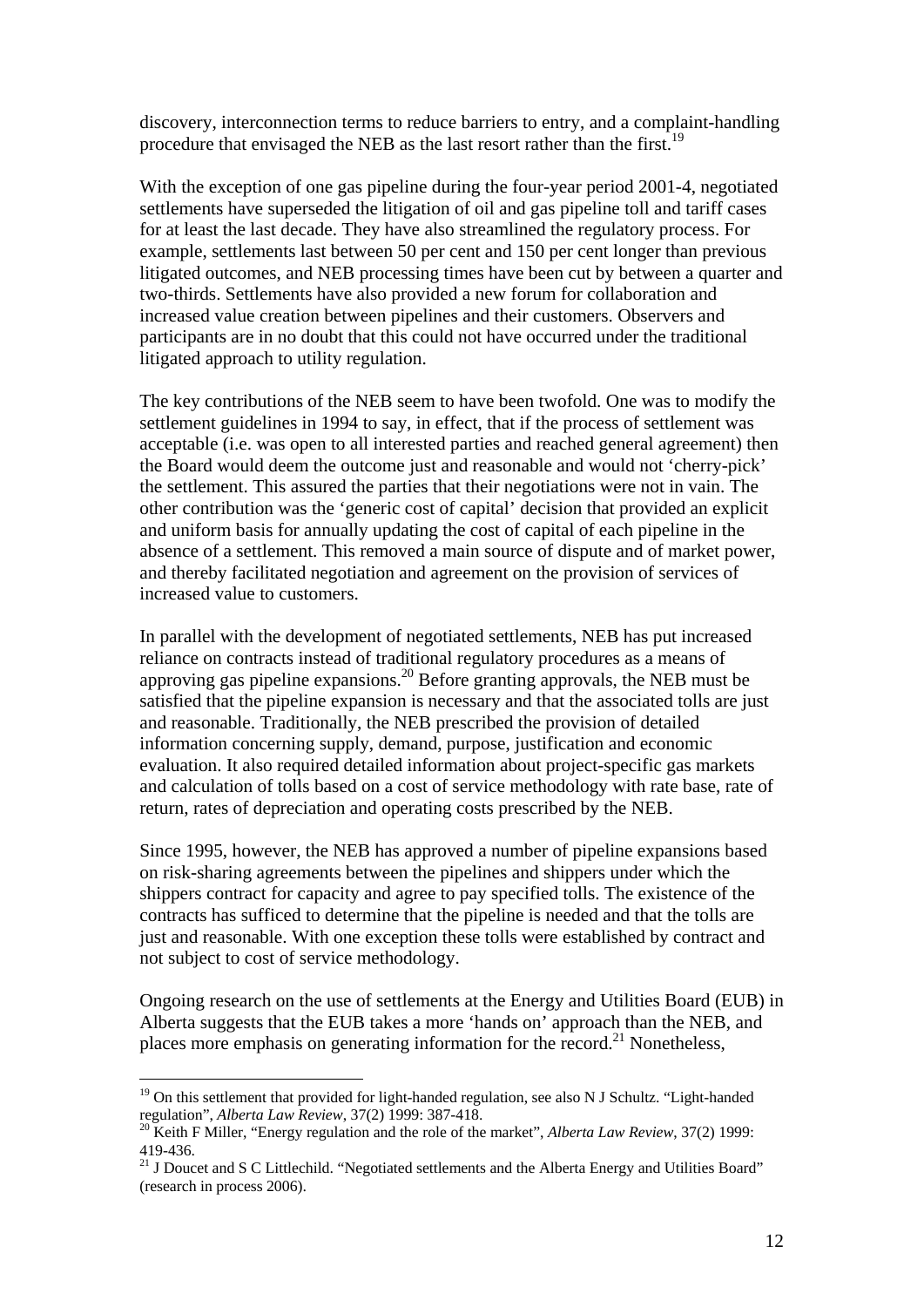settlements have been increasingly adopted in Alberta, and take roughly half as long to complete as litigated cases. There, too, settlements have also been innovative. For example, one settlement introduced performance based rate making in the gas sector; another settlement was the means of implementing the Regulated Rate Option (RRO) in the electricity sector. The latter is an innovative form of retail price control based on a risk-sharing approach to energy procurement contracts, which is unlikely to have been possible under traditional litigation.

#### **11. Summary and implications of international experience**

The examples given above differ in various respects. They cover actual experience in a variety of different sectors and countries: lighthouses and airports in the UK, electricity transmission in Argentina and Chile, gas pipelines at FERC in the US and utilities generally in Florida, oil and gas pipelines in Canada and electricity utilities in Alberta.

However, the experiences all have certain important lessons in common. In all cases, important aspects of the operation of these sectors are determined by customers of the network utility or by agreement with them. In some cases (eg UK airports), users agree demand forecasts and investments but not charges for usage. In other cases (eg FERC and Florida) users typically agree charges but not investments. In yet other cases (eg Argentina and Canada) users often agree both. In some cases (eg Argentina) there are rules for voting and these are closely prescribed. In other cases (eg Chile) there is a committee with defined membership. In yet other cases (eg the UK, US and Canada) there are no such rules and the process is one of seeking mutual agreement.

In all these cases, and often in face of initial scepticism, it has generally proved possible to obtain substantial agreement between customers themselves, and between customers and network providers. There has been no significant challenge to the ensuing pricing or investment proposals. All parties prefer this process to conventional regulation. There has been substantial improvement in relations between the parties. There is also a wish to continue and extend this means of operation.

When customers are allowed a significant role in decision-making, the role of regulation is altered but not eliminated. Conventionally, the decision to regulate a utility or other sector means that the information, judgements, preferences and decisions of the market participants are replaced by the information, judgements, preferences and decisions of the regulatory agency. Even if the agency wishes to replicate the effects of a competitive market, it still makes all the key decisions. This has well-known limitations, associated with the information available to the regulatory bodies and the influences that might be brought to bear on them. The active involvement of customers changes that. Subject to a satisfactory settlement process, the regulatory agency allows market participants to make the key decisions themselves, using their own information, judgements and preferences.

In some circumstances the purpose of regulation might be precisely to prevent market participants from taking their own decisions, and to substitute regulatory decisions reflecting a different view of the public interest. If so, it may not be appropriate to give a greater role to customers. But much regulation is not of this kind. It is often justified by some perceived 'market failure' such as market power or externalities or a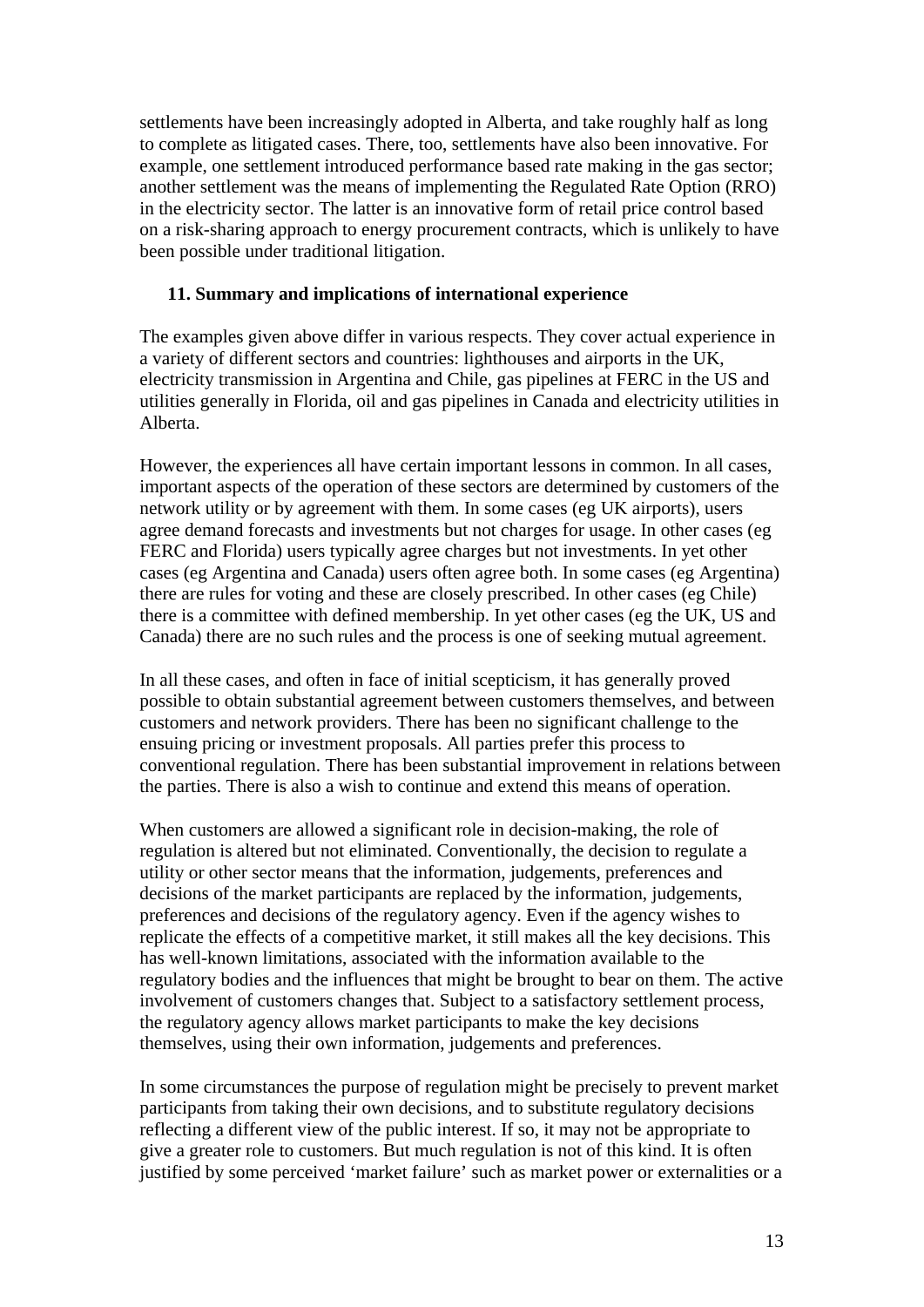free rider problem. In such cases there is no presumption that the judgements of market participants are inadequate. In this case, an active role for customers can be encouraged. In doing so, the regulatory agency may need to take steps to address any specific market failure. But it does not have to substitute its own judgements on the main investment decisions.

In all the cases studied above there is a more limited but nonetheless still critical role for regulation. Essentially, it is enabling the market to work. To use the words of an early proponent, "agencies should be viewed not primarily as decision makers … but as a means of helping the parties … work out a result that is both mutually acceptable and in the public interest".22

#### **12. Adapting these ideas for electricity transmission investments in Australia**

The success of customer involvement in these various countries suggests that it is worth considering its use in the Australian transmission sector. There are obviously many different ways of doing that.

Following practice in Argentina, one possibility would be substantially to remove the role of transmission companies and regulatory bodies in actually deciding on transmission investments. One could require users rather than transmission companies to propose and make investment decisions, and specify voting rules for users that might or might not also specify the sharing of charges. Such an approach could be accompanied by an obligation to put out to tender any proposed expansion, at least above a specified size. Such an approach may warrant consideration in those states where the nature of decision-making by regulators and transmission entities is associated with excessive investment.

If this is considered a too radical change from present arrangements, something less severe might be considered. For example, given that some transmission planning bodies already exist in Australia, an existing planning entity might be responsible for putting forward a proposed transmission programme. However, this programme would be assessed by representatives of customers that ultimately foot the bill. In this context, the provisions in Chile would seem to merit consideration. The Australian planning bodies could report to a Transmission Committee comprising representatives of all kinds of interested parties especially customers (including generators and endusers) as well as transmission companies. This would not just be an advisory committee: approval by the Transmission Committee would be required before a transmission programme could go ahead.

In states where there is no explicit transmission planning body in Australia at present, it does not mean that one needs to be created, at least not by the federal or state governments. Argentine experience suggests the feasibility of a transmission expansion (and reinforcement) plan being drawn up by an organisation of customers (always including generation companies and distribution and/or supply companies as well as large users).

<sup>22</sup> T D Morgan. "Toward a Revised Strategy for Ratemaking." *University of Illinois Law Forum,* (1)  $1978 \cdot 21 - 78$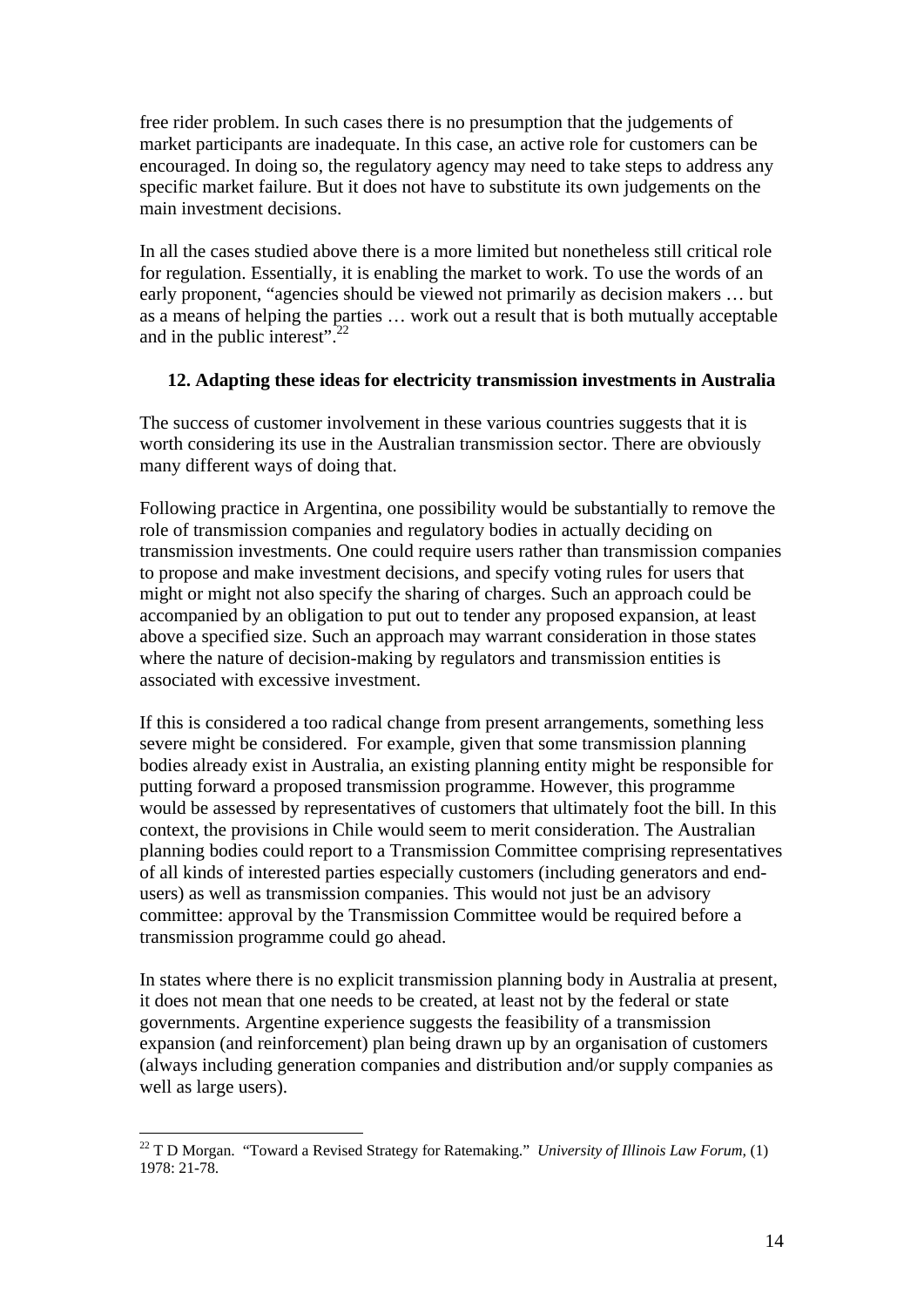It would be possible to encourage this approach within the present federal and state regulatory frameworks. One could design or modify statutory duties to encourage the role of customers without removing an ultimate role for regulation. For example, the Alberta Energy and Utilities Board Act 1995 (s132) provides that "the Board must recognize or establish rules, practices and procedures that facilitate negotiated settlement". A UK utility regulator is presently obliged to 'protect the interests of consumers, wherever appropriate by promoting effective competition'. It would be possible to add the clause 'and by promoting negotiated settlements or other arrangements agreed between licensees and consumers'.

Encouraging interested parties to agree in this way might be particularly appropriate where the concern is primarily associated with coordination and timing. It is for consideration whether such an approach (on its own) would go far enough in states where there is concern about excessive investment by the transmission company. Even there, however, the transmission company might see advantage in an agreed transmission programme rather than one that is constantly subject to dispute.

In all these cases, it is for consideration whether there should be weighted voting among customers, and if so whether votes should be weighted by transmission usage or transmission charges paid. The simple requirement for approval by a customer Committee might suffice to ensure that proposed projects were soundly based and better reflected the needs of customers.

There will naturally be questions about who would represent end-user customers. However, in each particular context it should be possible to identify organisations that could fill this role – indeed, they would tend to identify themselves. The very largest industrial and commercial consumers can represent themselves. In all countries there are generally groups representing large and medium-sized energy users. Smaller businesses might be represented by local chambers of commerce or trade associations. There are often government-appointed consumer bodies with responsibilities to protect and advise domestic/residential users. A variety of non-government organisations represent subsets of interested parties.23

There would need to be provisions for customers to obtain relevant information from the companies, perhaps via the regulator. Customer groups could commission expert advice as required. In some jurisdictions there is provision for the settlements to cover the legitimate costs of such intervenors. In Alberta the EUB can decide to reimburse such costs. The EUB is taking steps to ensure that such reimbursement does not stimulate inefficient duplication of evidence and argument.

<sup>&</sup>lt;sup>23</sup> To illustrate, in Florida intervenor parties participating in electricity settlements have often included (in addition to the Office of Public Counsel) the Florida Industrial Power Users Group and various of the Office of Attorney General, Florida Retail Federation, Commercial Group, Federal Executive Agencies, American Association of Retired People, Sugarmill Woods Civic Association, Lake Dora Harbour Homeowners Association, Coalition of Local Governments, Lee County local government, Florida Consumer Action Network, South Florida Hospital and Healthcare Association, Coalition for Equitable Rates, Florida Alliance for Lower Electric Rates Today, a variety of individual large users such as Occidental Chemical Corporation, White Springs Agricultural Chemicals, Tropicana Products, Georgia Pacific Corporation, Publix Supermarkets Inc, Dynegy Midstream Services LP, and even interested individuals such as Thomas and Genevieve Twomey.